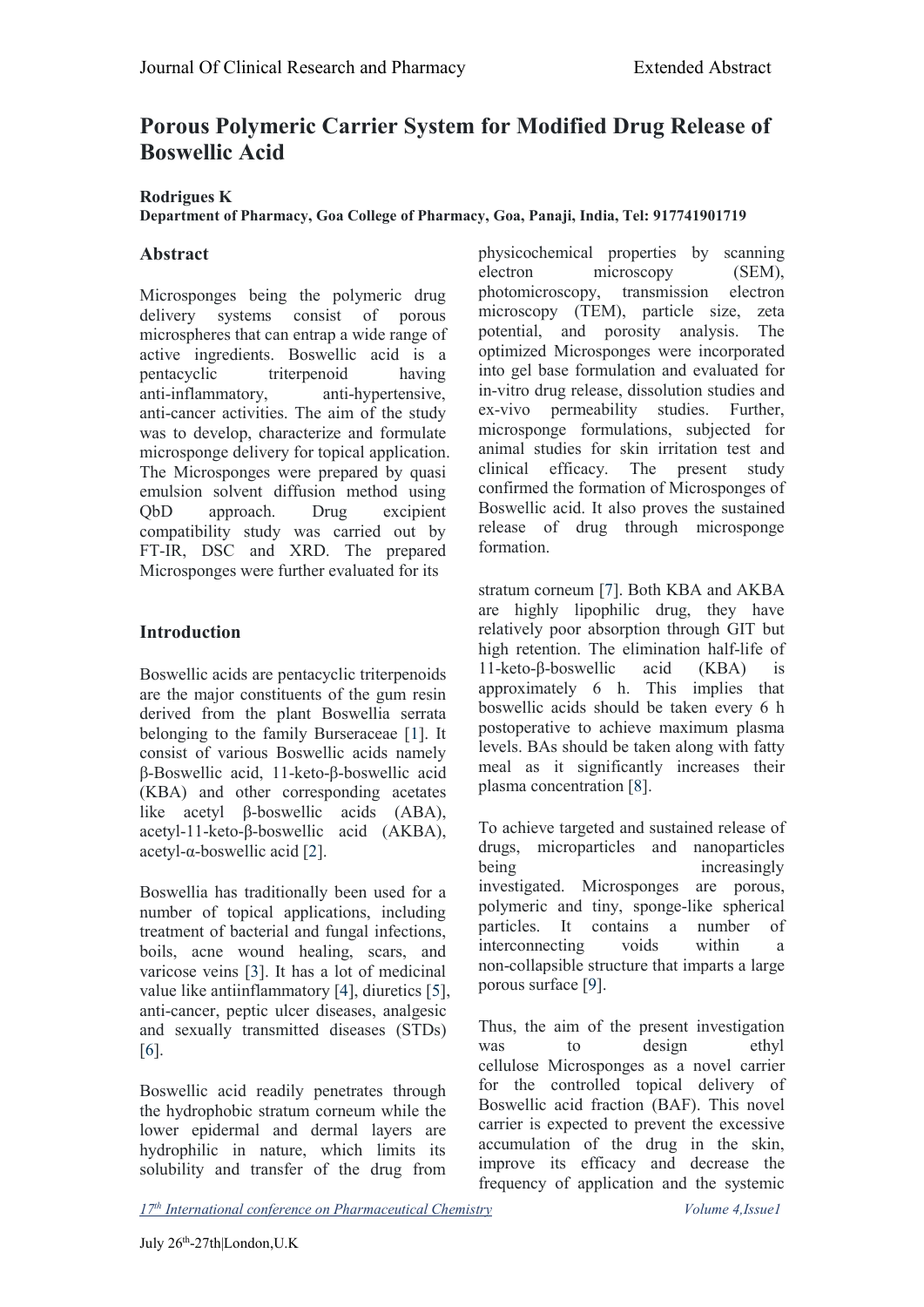absorption. The present work included the preparation, optimization and evaluation of BAF Microsponges. A QbD factorial design assisted in the statistical optimization. The optimized Microsponges were incorporated into a gel and evaluated for their performance. Studies revealed that no study carried out to formulate sustained release medication containing Boswellic acid.

## **Materials and Methods**

Boswellic acid fraction (BAF) was received as a gift sample from Central India Pharmaceuticals Ltd. Nagpur, Maharashtra, India. All other chemical solvents were of laboratory grade and were used as procured.

## **Methods**

The organic internal phase containing BAF and ethyl cellulose in dichloromethane was gradually added into external phase, which contained PVA as emulsifying agent. The mixture was stirred at 500 rpm for a specific period of time at room temperature to remove dichloromethane from the reaction flask. The formed Microsponges were filtered, washed with distilled water, and dried at room temperature. Microsponges were weighed, and production yield was determined [[10](https://www.hilarispublisher.com/open-access/porous-polymeric-carrier-system-for-modified-drug-releaseof-boswellic-acid-45045.html)].

#### **Drug content analysis**

Microsponge powder equivalent to 10 mg of drug was weighed and dissolved in 50 ml of ethanol under sonication for about 10 mins at 30°C. It was analysed spectrophotometrically, after further dilution in ethanol to obtain 20 μg/ml concentration solutions. The drug content and entrapment efficiency were calculated by using following equations: [\[11](https://www.hilarispublisher.com/open-access/porous-polymeric-carrier-system-for-modified-drug-releaseof-boswellic-acid-45045.html)].

Drug content  $(\% ) = M$  act/Mms × 10 Ultima IV,

Entrapment efficiency (%) = M act/M the  $\times$ 100

Where,

M act is the actual amount of drug in the weighed quantity of Microsponges

*17 th International conference on [Pharmaceutical](https://pharmaceuticalchemistry.pharmaceuticalconferences.com/) Chemistry Volume 4,Issue1*

Mmsis the weighed quantity of microsponge powder

Mthe is the theoretical amount of drug in the Microsponges

#### **Optimization of formulation parameters and process variables**

Preliminary trials were undertaken to establish the effect of drug/ethyl cellulose ratios on the physical characteristics of Microsponges. To optimize dependent variables such as drug: polymer ratio, emulsifier concentration and stirring time, a series of formulations were prepared by factorial design study using Design Expert 11 version software using stirring rate as independent variable [[12,13](https://www.hilarispublisher.com/open-access/porous-polymeric-carrier-system-for-modified-drug-releaseof-boswellic-acid-45045.html)].

## **Characterization**

Formed Microsponges were viewed at a magnification of 40X using photomicroscopy (Model: eclipse E200, Make: Nikon). Surface topography was studied by using a scanning electron microscope (SEM), (Model: EVO special edition, make: Zeiss).

For transmission electron microscopy (TEM) a small amount of BAF microsponge was negatively stained with 2% uranic acid and placed on coppergrid (Make: Jeol, Model: JEM 2100, SAIF, Cochin University). Spectra were determined to understand the drug-excipient compatibility, by Fourier transform-IR (FT-IR).

The sample crystallinity was determined using X-ray diffraction using voltage 40 kV; current 20 mA; scanning speed 1/min. The results were recorded over a range of 5–60° (2θ) using the Cu-Anode X-ray tube and scintillation detector (Model: Rigaku, National Institute of Oceanography, Donapaula). Particle size studies were carried out using photon correlation spectroscopy with dynamic light scattering using Zetasizer 2000 (Model: Nano series, S90 Zetasizer Malvern, Sinhgad Institute of Pharmacy, Pune). Electrophoretic mobility of Microsponges were determined by zeta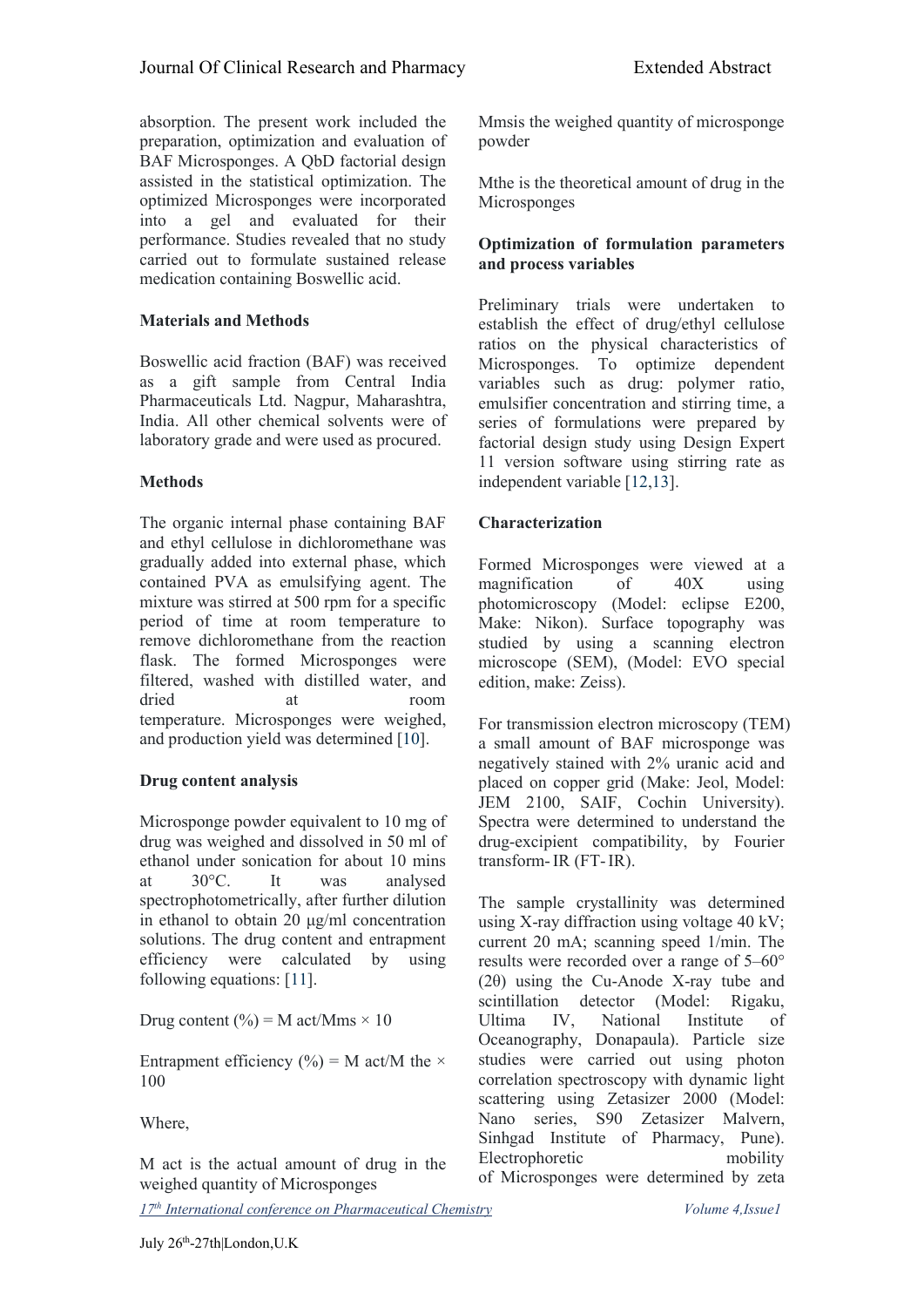potential. The porous properties were<br>determined by Mercury Intrusion Porosimeter (Model: Nova Station A, Quantochrome, Shivagi University) by using adsoption-desorption isotherms.

## **Dissolution studies**

In the in-vitro dissolution study, accurately weighed samples equivalent to 50 mg of drug was added to the surface of the stirred dissolution medium (900 mL phosphate buffer, pH 6.8) at the beginning of the study in a USP type II dissolution apparatus.

The dissolution was carried out at 100 rpm at 37°C. Samples were withdrawn at regular time intervals. The filtered samples were analysed by UV spectroscopy at 203nm for BAF respectively [[14,15](https://www.hilarispublisher.com/open-access/porous-polymeric-carrier-system-for-modified-drug-releaseof-boswellic-acid-45045.html)].

## **Preparation of BAF microsponge loaded gel**

Carbopol gel based was prepared by dispersing Carbopol 934 in a mixture of water and soaked overnight.

The dispersed mixture was neutralized to a pH 7.0 with triethanolamine to form a gel base. 50 mg of drug equivalent BAF microsponge was taken and uniformly dispersed in the gel base to obtain BAF microsponge loaded gel [[16\]](https://www.hilarispublisher.com/open-access/porous-polymeric-carrier-system-for-modified-drug-releaseof-boswellic-acid-45045.html) (**Table 1**).

| <b>B1</b><br><b>Ingredients</b>                                                                                                  | dermis side facing the receptor compartment.<br>A weighed quantity of formulation gel was<br>placed on to the skin in the donor<br>compartment and was immersed slightly in<br>50 mL of receptor medium. The cell content<br>was stirred on magnetic stirrer at a<br>temperature $37 \pm 0.5$ °C. An aliquot of 5 mL<br>was withdrawn at specific time intervals up<br>estimated<br>and<br>was<br>h.<br>to<br>X<br>spectrophotometrically at 203 nm for BAF.<br>After each withdrawal, the diffusion<br>reading was readered with an equal values |
|----------------------------------------------------------------------------------------------------------------------------------|---------------------------------------------------------------------------------------------------------------------------------------------------------------------------------------------------------------------------------------------------------------------------------------------------------------------------------------------------------------------------------------------------------------------------------------------------------------------------------------------------------------------------------------------------|
| $1.0\%$<br>Carbopol 934                                                                                                          |                                                                                                                                                                                                                                                                                                                                                                                                                                                                                                                                                   |
| $1\%$<br>Drug Concentration                                                                                                      |                                                                                                                                                                                                                                                                                                                                                                                                                                                                                                                                                   |
| Propylene Glycol<br>$2.5\%$                                                                                                      |                                                                                                                                                                                                                                                                                                                                                                                                                                                                                                                                                   |
| Triethanolamine<br>q.s                                                                                                           |                                                                                                                                                                                                                                                                                                                                                                                                                                                                                                                                                   |
| $0.1\%$<br>Methyl Paraben                                                                                                        |                                                                                                                                                                                                                                                                                                                                                                                                                                                                                                                                                   |
| 0.01%<br>Propyl Paraben                                                                                                          |                                                                                                                                                                                                                                                                                                                                                                                                                                                                                                                                                   |
| Distilled Water<br>q.s<br><b>Table</b><br><b>Batches</b><br>gel<br><sub>of</sub><br>formulation In-vitro release studies of gel. |                                                                                                                                                                                                                                                                                                                                                                                                                                                                                                                                                   |

*17 th International conference on [Pharmaceutical](https://pharmaceuticalchemistry.pharmaceuticalconferences.com/) Chemistry Volume 4,Issue1* The in-vitro release study was carried out using Franz-diffusion cells with a receptor compartment volume of 50 mL and an effective diffusion area of 3.14<br>
The present study reported development of cm2. [Dialysis](https://www.hilarispublisher.com/open-access-journals/dialysis-13876.html) membrane was soaked overnight in phosphate buffer (pH: 7.4). A

determined by Mercury Intrusion BAF Microsponges gel was placed on the predetermined amount of donor side. The receptor medium was continuously stirred at 150 rpm to ensure homogeneity and maintained at  $37 \pm 0.5$ °C. At predetermined time interval 5 mL of release medium was withdrawn for analysis and was compensated by equal volume of fresh buffer. The drug release data were analysed to determine the release kinetics (zero-order and first-order) as well as diffusion controlled mechanism (Higuchi model, Peppas, Hixson-Crowell and Korsmeyer-Peppas) using linear regression analysis.

## **Primary skin irritation studies**

Primary skin irritation studies of the optimized formulations were performed using Wistar Albino rats in accordance with the guidelines of OECD 404. Group I served as the control (gel without drug) and group II received gel respectively. The scores were recorded after 1, 3, 5 and 7 days for reactions such as erythema and edema [[17\]](https://www.hilarispublisher.com/open-access/porous-polymeric-carrier-system-for-modified-drug-releaseof-boswellic-acid-45045.html).

## **Ex-vivo permeation study**

Wistar albino rat was anesthetized using excessive dose of thiopental through i.v route and sacrificed by cervical dislocation to procure the dorsal side of rat skin. The excised skin was washed and mounted on Franz diffusion cell with stratum corneum facing the donor compartment and the dermis side facing the receptor compartment. to 8 h, and was estimated After each withdrawal, the diffusion medium was replaced with an equal volume of fresh diffusion medium [[18\]](https://www.hilarispublisher.com/open-access/porous-polymeric-carrier-system-for-modified-drug-releaseof-boswellic-acid-45045.html).

#### **Conclusion**

BAF loaded Microsponges using ethyl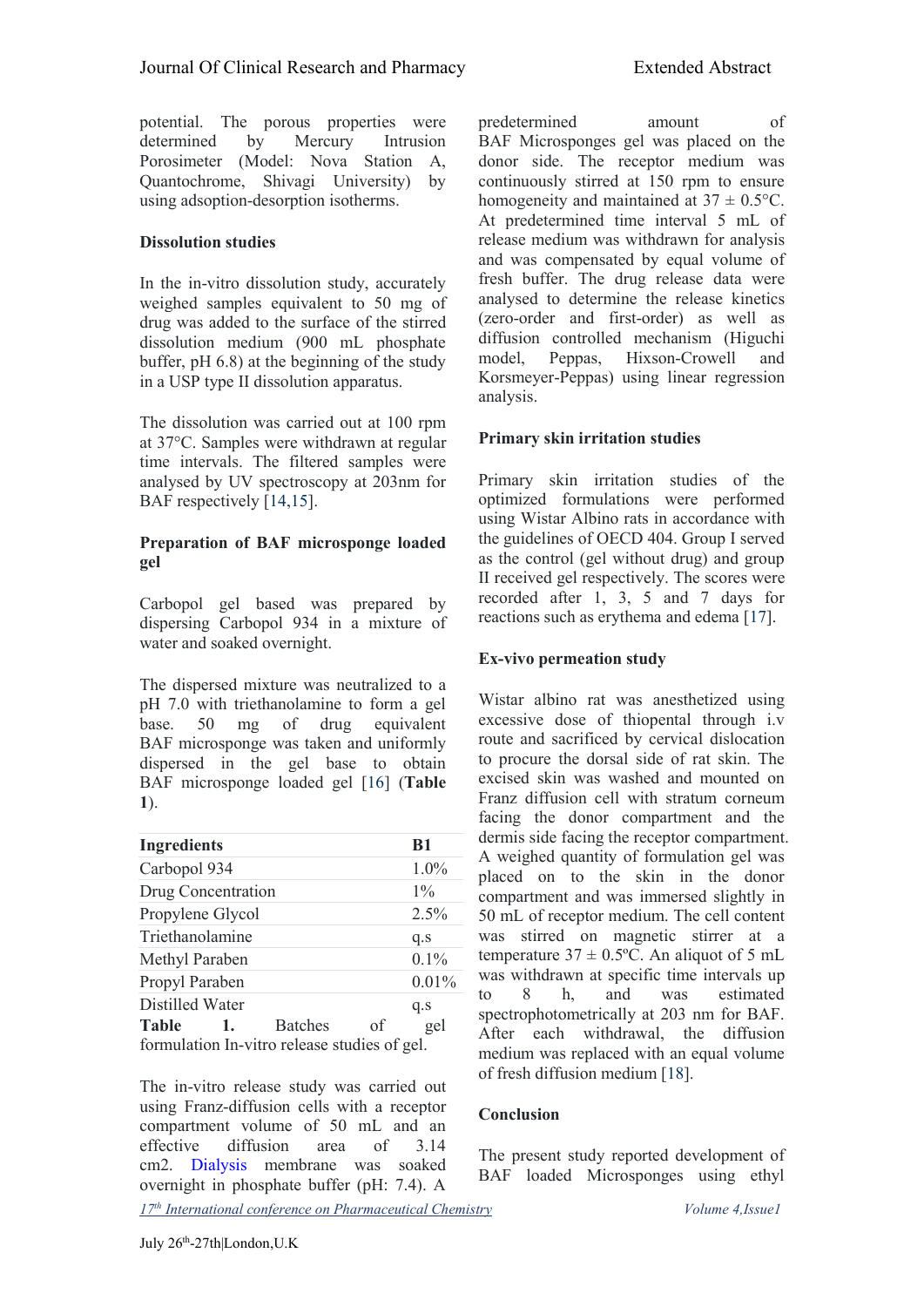cellulose by quasi-emulsion solvent diffusion method. The aim behind Farhana. developing a polymeric microsponge delivery system was to deliver BAF in a sustained manner for an extended period of time, to reduce frequency of administration and to improve its bioavailability. Therefore, in present study, sustained release formulation of BAF was prepared by incorporating it in polymeric Microsponges. Prepared Microsponges were then of incorporated into a gel dosage form. The quasi-emulsion solvent diffusion method implemented was found to be simple, reproducible and rapid. Formed Microsponges were spherical in shape, had high porosity and good flow. Varied drug-polymer ratio reflected remarkable effect on particle size, drug content and encapsulation efficiency and stirring time. The dissolution studies showed the highest regression value for zero order kinetics. The formulation B2 was selected as optimized formulation as it and showed lowest % cumulative drug release. [Skin](https://www.hilarispublisher.com/open-access-journals/skin-15535.html) irritation test was carried out on rats and the formulation showed no adverse reaction such as redness, erythema and edema. Ex-vivo permeation study for BAF was carried out. The maximum amount of gel that permeated during 8 hrs of "Tyrosinase" the study in case of plain gel was 63.32% CDR whereas the BAF optimized gel was  $\frac{m}{new}$ 55.94 % CDR.

Thus, BAF Microsponges prepared in this study was found to be promising new delivery system offering prolonged release of BAF and hence would be more useful than conventional formulation therapy.

## **Acknowledgement**

The authors are grateful to the Goa College of Pharmacy, Goa, India for helping us to carry out the study. We are grateful to the Goa University for their support in characterization studies. All the teaching staff of Goa College of Pharmacy for their silent contributions in particular.

## **References**

- 1. Anwar, Effionora, and Nadira "Formulation and Evaluation of Phytosome-Loaded Maltodextrin-Gum Arabic Microsphere System for Delivery of Camellia sinensis Extract." J Young Pharm 10 (2018).
- 2. Amrutiya, Netal, Amrita Bajaj, and Madhu Madan. "Development of Microsponges for topical delivery mupirocin." Aaps Pharm SciTech 10 (2009): 402-409.
- 3. Basch, Ethan, Heather Boon, Theresa Davies Heerema, Ivo Foppo, Sadaf Hashmi, Jens Hasskarl, Catherine Ulbricht. "Boswellia: An evidence-based systematic review by the natural standard research collaboration." J Herb Pharmacother 4(2004): 63-83.
- 4. Bothiraja, Chellampillai, Amol D. Gholap, Karimunnisa S. Shaikh, Atmaram P. Pawar. "Investigation of ethyl cellulose microsponge gel for topical delivery of eberconazole nitrate for fungal therapy." Ther Deliv 5 (2014): 781-794.
- 5. Deshmukh, Kirti, and S. S. Poddar. inhibitor-loaded microsponge drug delivery system: approach for hyperpigmentation disorders." J Microencapsul 29 (2012): 559-568.
- 6. Iram, Farah, Shah Alam Khan, and Asif Husain. "Phytochemistry and potential therapeutic actions of Boswellic acids: A mini-review." Asian Pac J Trop. Biomed. 7 (2017): 513-523.
- 7. Jain, Vikas, and Ranjit Singh. "Design and characterization of colon-specific drug delivery system paracetamol Microsponges." Arch. Pharmacal Res 34 (2011): 733-740.
- Omale, and Ajidahun Bidemi Sunday. "Evaluation of acute dermal irritation and wound contraction by Gymnema Sylvestre and Datura Metel extracts in rats." Am J Biomed Sci. 2 (2014): 83-88.